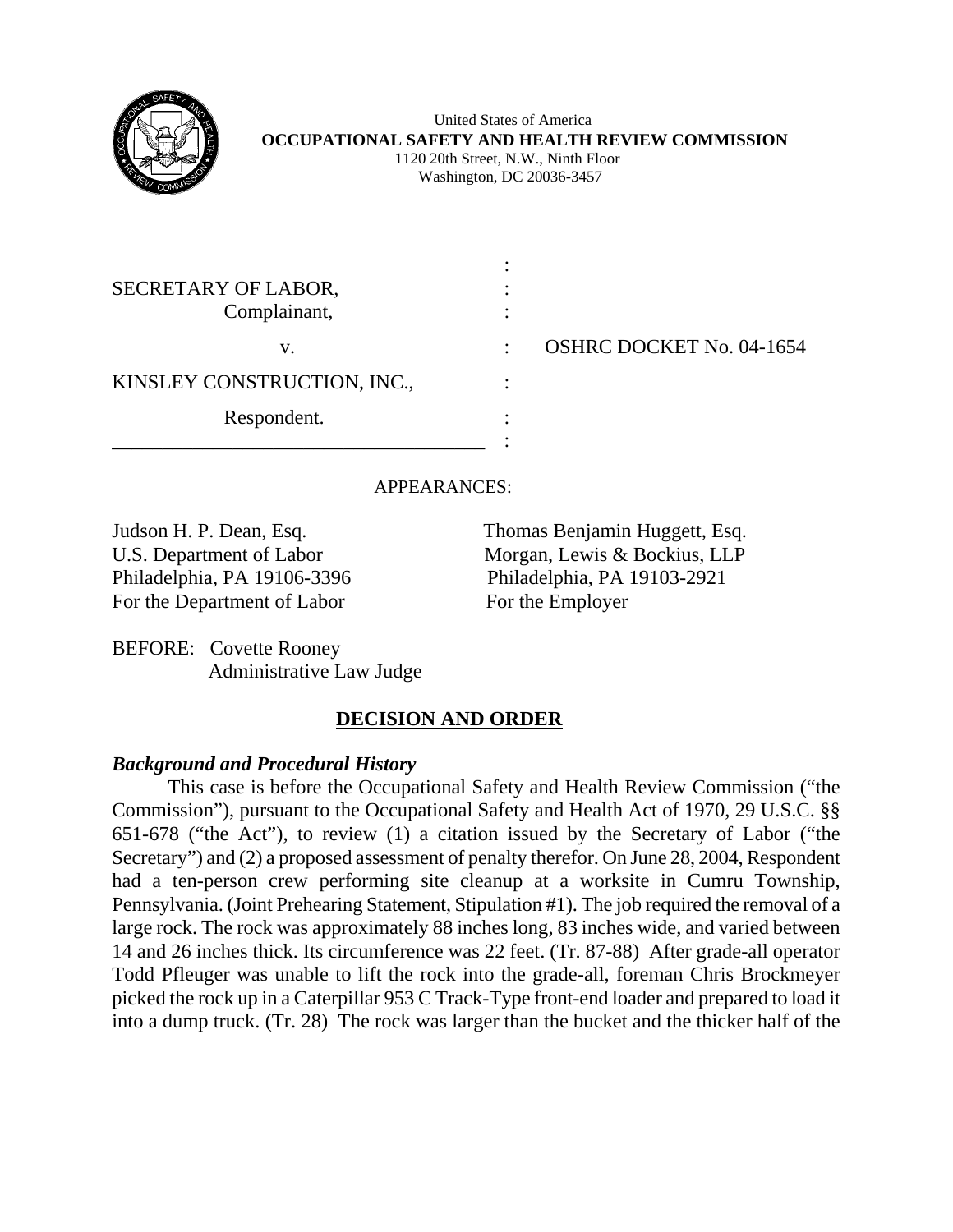rock protruded above the lip of the bucket. (Tr. 32-33, 105, 109, 230)

 After determining that to load the rock into the truck, it was necessary to remove the tailgate, (Tr. 28, 192) Brockmeyer left the loader in idle and, with the rock inside, lowered the bucket to the ground in a curled up, closed position. (Tr. 31, 69, 156) Athough on the ground, the bucket relied on a hydraulic cylinder to maintain it in the curled, closed position. (Tr. 41, 69-71, 160) At this point, the bucket of the loader was approximately 15-20 feet from the back of the truck where Joseph Costello, the truck operator, and Brockmeyer, were attempting to remove the tailgate. (Tr. 97, 232) The ground sloped downward from the loader to the truck at an angle of approximately 3/4 inch per foot. (Tr. 84) After approximately 15 minutes, while Brockmeyer and Costello worked to remove the tailgate from the truck, the rock fell out of the bucket, rolled or flipped over toward the truck, striking Brockmeyer and fatally injuring Costello. (Tr. 34, 79, 169)

 As a result of the accident, OSHA conducted an inspection of the worksite on June 28- 29, 2004. (Tr. 76) As a result of that inspection, OSHA issued a citation to Kinsley alleging serious violations of section  $5(a)(2)$  of the Act for failure to comply with the standards at 29 C.F.R.  $\S$ §[1](#page-1-0)9[2](#page-1-1)6.20(b)(4)<sup>1</sup> and 1926.21(b)(2)<sup>2</sup>. A combined penalty of \$7,000.00 was proposed.

In her complaint, the Secretary moved to amend the citation to allege a violation of

<span id="page-1-0"></span>1 The standard states:

 $\overline{a}$ 

The employer shall permit only those employees qualified by training or experience to operate equipment and machinery.

The description of the violation states:

 Cumru Township Building-Three (3) employees performing site clean-up and dirt and rock removal work were exposed to the hazard created by placing a large, top-heavy, oddshaped rock into the bucket of a 953C track type Caterpillar loader that was parked on a slight incline, on or about June 28, 2004.

<span id="page-1-1"></span>2 The standard states:

The employer shall instruct each employee in the recognition and avoidance of unsafe conditions and the regulations applicable to his work environment to control or eliminate any hazards or other exposure to illness or injury.

The description of the violation states:

 Cumru Township Building-Three (3) employees performing site clean-up and dirt and rock removal work were not trained regarding the hazard created by placing a large, topheavy, odd-shaped rock into the bucket of a 953C track type Caterpillar loader that was parked on a slight incline, on or about June 28, 2004.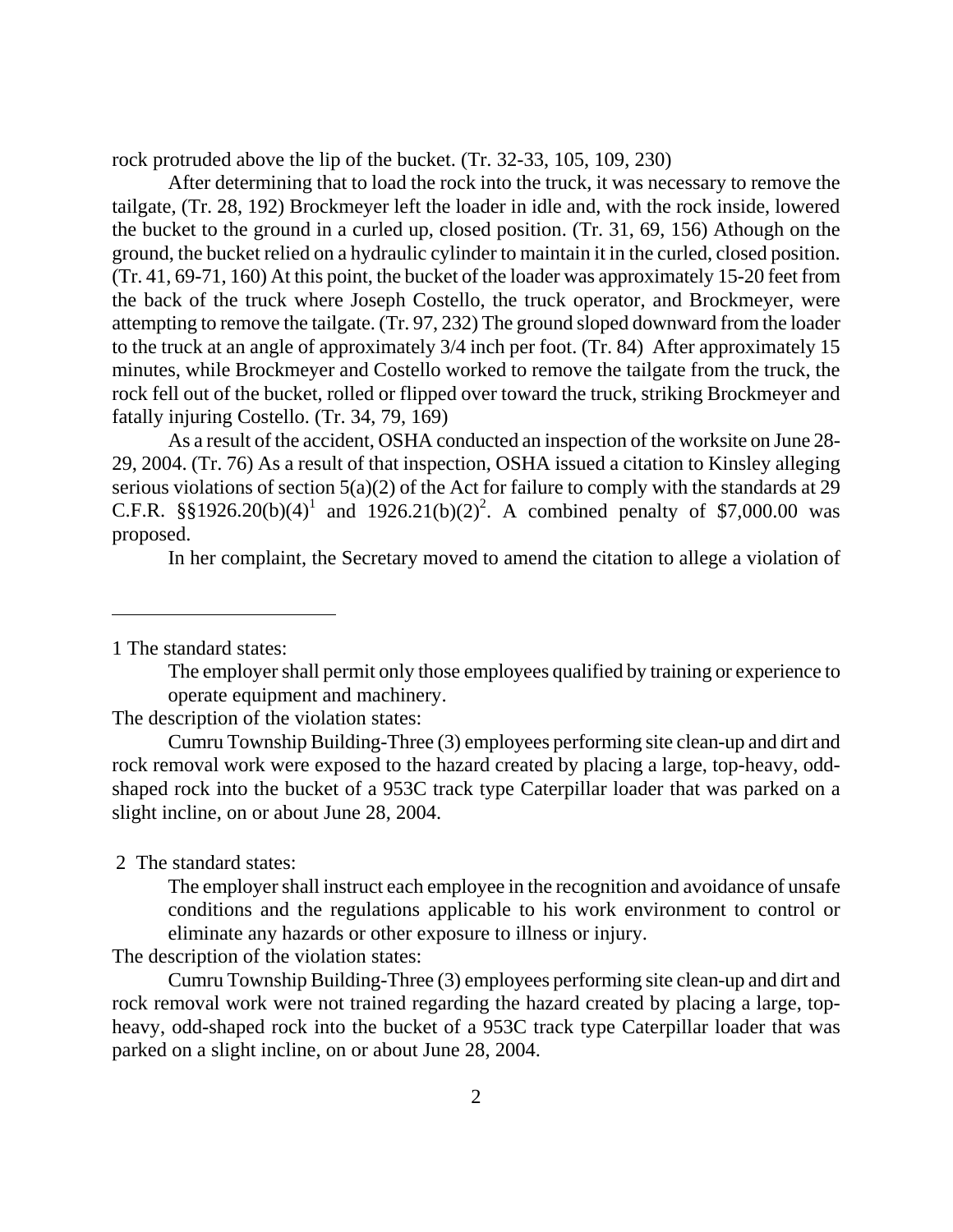Section  $5(a)(1)3$  of the Act rather than a violation of §1926.20(b)(4). The motion to amend was granted. The description of the alleged violation of Section  $5(a)(1)$  states:

The employer failed to furnish to each of its employees employment and a place of employment free from the recognized hazard that exists when the bucket of a tractor loader is used to lift, hold, and transport a heavy and irregularly-shaped object despite the fact that the bucket is insufficient in size and shape to adequately and safely perform the task. This hazard caused the death of one exposed employee, and was likely to cause death or serious physical harm to the other exposed employees.

 A hearing was held in Harrisburg, PA, on April 29, 2005. Both parties have filed posthearing briefs and this matter is now ready for disposition.

#### *Jurisdiction*

Kinsley Construction is an employer within the meaning of section 3(5) of the Act and that the Commission has jurisdiction over this matter. (Complaint and Answer Paragraphs II. III and IV.)

#### *Discussion*

 $\overline{a}$ 

#### *A. The 5(a)(1) Violation.*

To establish a violation of section  $5(a)(1)$  of the Act, the Secretary must show (1) that condition or activity in the employer's workplace presented a hazard to employees, (2) the cited employer or the employer's industry recognized the hazard, (3) the hazard was causing or likely to cause death or serious physical harm, and (4) feasible means existed to eliminate or materially reduce the hazard. *Arcadian Corp.,* 20 BNA OSHC 2001, 2007 (No. 93-0628, 2004); *Well Solutions, Inc.* 17 BNA OSHC 1211, 1213 (No. 91-340, 1995); *Pelron Corp.*, 12 BNA OSHC 1833, 1835 (No. 82-388, 1986)

 As alleged by the amended citation, the recognized hazard is using the bucket of a tractor loader "to lift, hold, and transport a heavy and irregulary-shaped object despite the fact that the bucket is insufficient in size and shape to adequately and safely perform the task." At the hearing, the Secretary adduced no evidence to establish that the bucket was of insufficient size and shape to transport the load, even though the rock was of such size and shape that part of it stuck out of the bucket. Instead, the Secretary treated the hazard as a moving target. First, the Secretary focused on a theory concerning what caused the accident,

<span id="page-2-0"></span><sup>3</sup> Section 5(a)(1) states that:

Each employer-(1) shall furnish to each of his employees employment and a place of employment which are free from recognized hazards that are causing or likely to cause death or serious physical harm to his employees.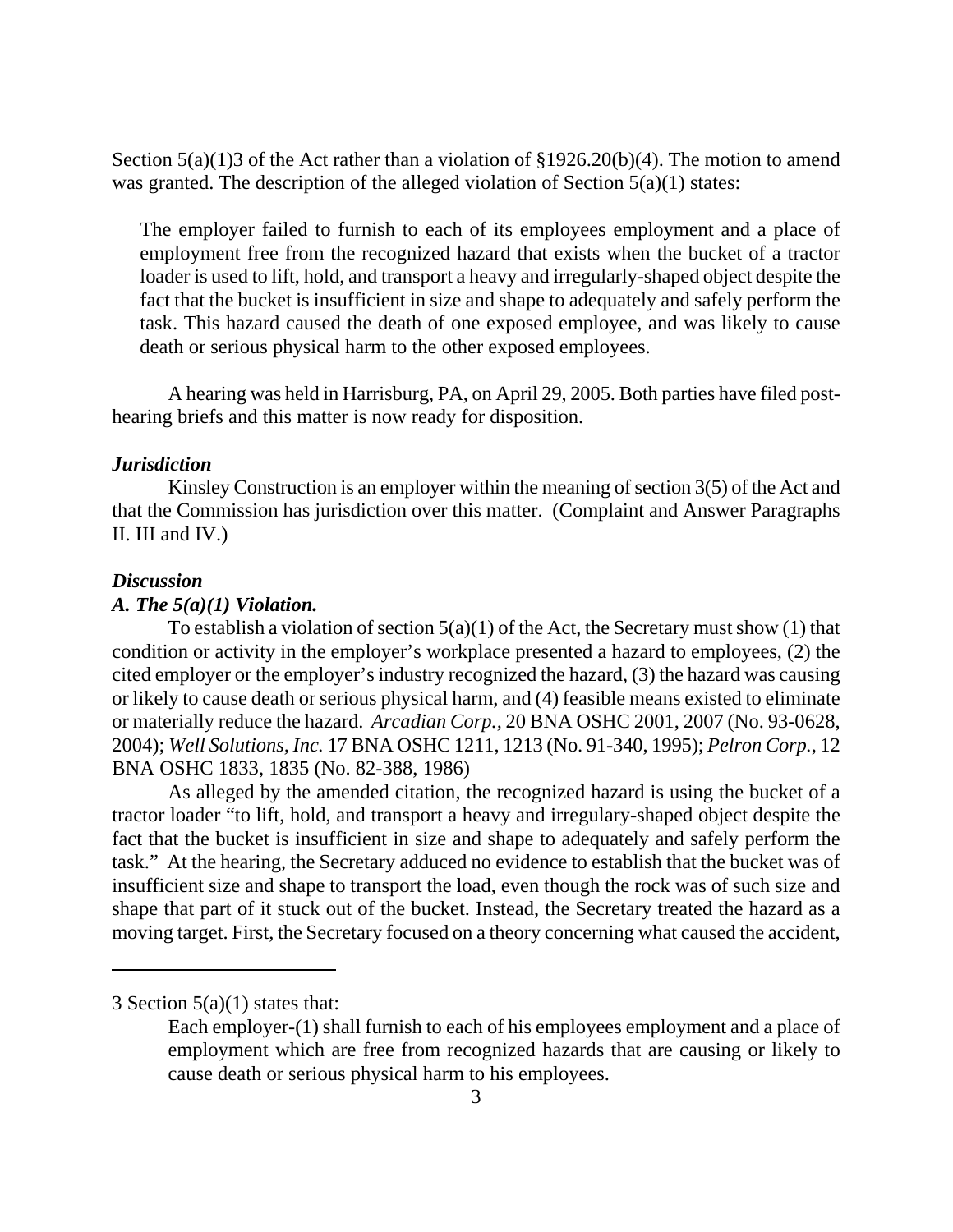a phenomenon called "hydraulic drift." According to the Secretary, when a boom or bucket is in a position held in place by hydraulics, the rod of the hydraulic cylinder slowly seeps out, resulting in "hydraulic drift" which causes changes in the position of the bucket or boom. (Tr. 39-41, 151-152) It was the Secretary's premise that "hydraulic drift" is a recognized hazard in the industry insofar as loads subjected to this drift could destabilize. Respondent's employees were allegedly exposed to that hazard when they were permitted to work nearby and down-slope of the front-end loader.

 There were two basic problems with this theory. First, the Secretary introduced this definition of the recognized hazard for the first time at the hearing, thereby denying Respondent an opportunity to prepare a defense. Second, even if properly raised, the Secretary failed to establish that the Caterpillar 953C was subject to "hydraulic drift." In her post-hearing brief, the Secretary agrees that the actual cause of the accident remains unknown. As she properly notes, there does not need to be a proximate cause relationship between the accident that preceded an inspection, and the alleged recognized hazard. *Bethlehem Steel Corp. v. OSHRC*, 607 F.2d 871, 874 (3d Cir. 1979); *The Boeing Company*, 5 BNA OSHC 2014, 2016 (No. 1289, 1977). However, that does not free the Secretary from establishing that a recognized hazard existed. In that regard, the Secretary failed to meet her burden.

 The Secretary established that "hydraulic drift" was a problem with older model loaders. (Tr. 43, 153) However, the evidence also established that the hydraulics on the Caterpillar 953C were upgraded, and both Brockmeyer and Todd Pfleuger, who also had experience operating the Caterpillar 953C, testified that "hydraulic drift" was not a problem with this model. (Tr. [4](#page-3-0)3, 153,  $180<sup>4</sup>$  Moreover, unresolved was whether "hydraulic drift" occurs when a loader is in idle as it was here, or whether it only occurs when the machine is turned off. (Tr. 43) One would also expect that, if "hydraulic drift" were a concern, the rapidity of that drift would increase as the load approached the capacity of the front-end loader. However, the Secretary failed to establish either the weight capacity of the front-end loader, or the weight of the rock. Thus, while there *could* be "hydraulic drift," the record fails to demonstrate that this model of front-end loader was subject to that condition. (Tr. 245)

 The Secretary also attempted to establish that having employees work down-slope of the front-end loader while it held the rock was a recognized hazard insofar as the hazard was

<span id="page-3-0"></span><sup>4</sup> At the hearing, the Secretary called James L. Jury, to testify about "hydraulic drift." Because Mr. Jury could only testify about "hydraulic drift" in general and had no knowledge or experience concerning the Caterpillar 953C, his testimony was disallowed. Also disallowed, were several documents the Secretary sought to introduce that Mr. Jury pulled off the Internet as a result of a Google search. These documents were excluded because they were not authenticated and no attempt was made to contact the source of the documents to determine their authenticity or credibility. See Fed.R.Ev. 901.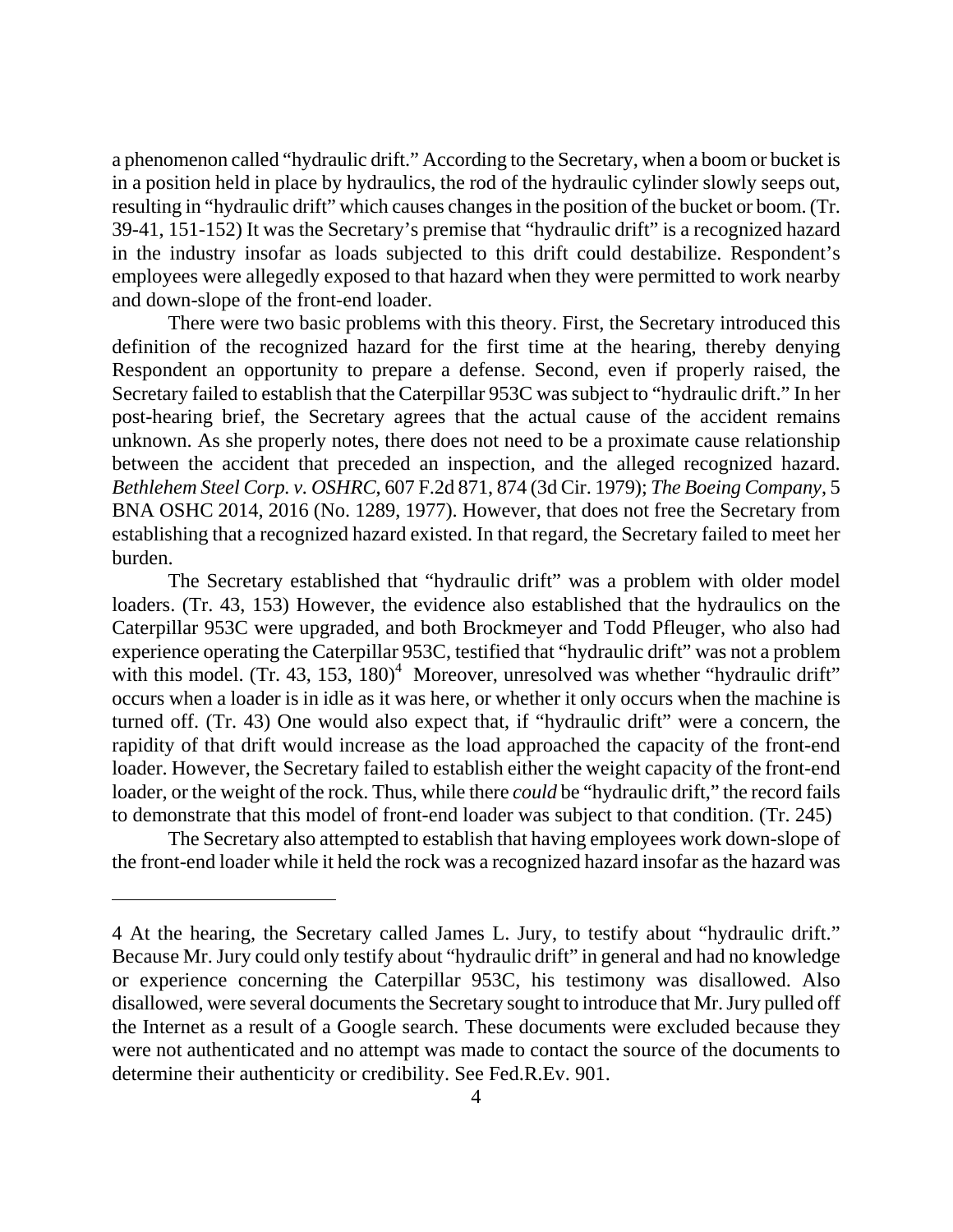"obvious and glaring" *Kelly Springfield Tire Co., Inc. v. Donovan*, 729 F.2d 317, 321 (5th Cir. 1984)(citing *Tri-State Roofing v. OSHRC*, 685 F.2d 878, 880) (4th Cir. 1982)) In support of this theory, the Secretary tried to analogize working *under* a load held in the air or working near an object being loaded or unloaded with working *near* a load, lying on the ground in a curled up bucket 15-20 feet away. (Tr. 46-47, 154, 242-244, Secretary's posthearing brief at 11, 13-14) The analogy is faulty. That walking under a load is an "obvious and glaring" hazard needs no elaboration. As the witnesses testified, a myriad of things can go wrong, including snapped lines, broken hoses, failed hydraulics, driver error. (Tr. 46, 155, 243-245) In such an event, the load has only one way to go; straight down onto any employee standing beneath it. Similarly, when loading or unloading, the load could slip or be dropped onto employees standing nearby. Here, however, the load was apparently securely in the bucket, on the ground with the bucket curled up and tilted back past the center of gravity. (Tr. 246) Unlike a suspended load, there is no evidence to suggest that it was "obvious and glaring" that the rock would flip over and roll toward the truck and endanger employees 15- 20 feet away, especially since it was rolled up with the center of gravity away from the employees.

The Secretary's insistence that things can go wrong with mechanical devices, though true, hardly rises to the level of establishing a "recognized" hazard. From riding in cars, to flying in planes, people depend on the reliability of mechanical devices, even though they are aware that "something could go wrong." While there *could* be mechanical type failures, the record fails to demonstrate anything but the remotest possibility of such occurrences. (Tr. 245-247) A recognized hazard is not established where the evidence establishes that an accident could occur only under freakish or utterly implausible concurrence of circumstances. *National Realty & Constr. Co. v. OSHRC*, 489 F.2d 1257, 1265 n.33 (DC.Cir. 1973); *Waldon Healthcare Center*, 16 BNA OSHC 1052, 1060 (No. 89-2804, 1993). Based on the record, that appears to be exactly what happened here. Accordingly, while this was a tragic accident, there is nothing in the record to demonstrate that the employees were exposed to a "recognized" hazard.

#### *B. §1926.21(b)(2)*

As noted earlier, this standard requires that

The employer shall instruct each employee in the recognition and avoidance of unsafe conditions and the regulations applicable to his work environment to control or eliminate any hazards or other exposure to illness or injury.

 To establish a violation of §1926.21(b)(2), the Secretary must demonstrate that the employer failed to "instruct its employees in the recognition and avoidance of those hazards of which a reasonably prudent employer would have been aware." *Secretary of Labor v. Fabi*, 370 F.3d 29, 35-36 (D.C. Cir 2004); *Superior Masonry Builders Inc.*, 20 BNA OSHC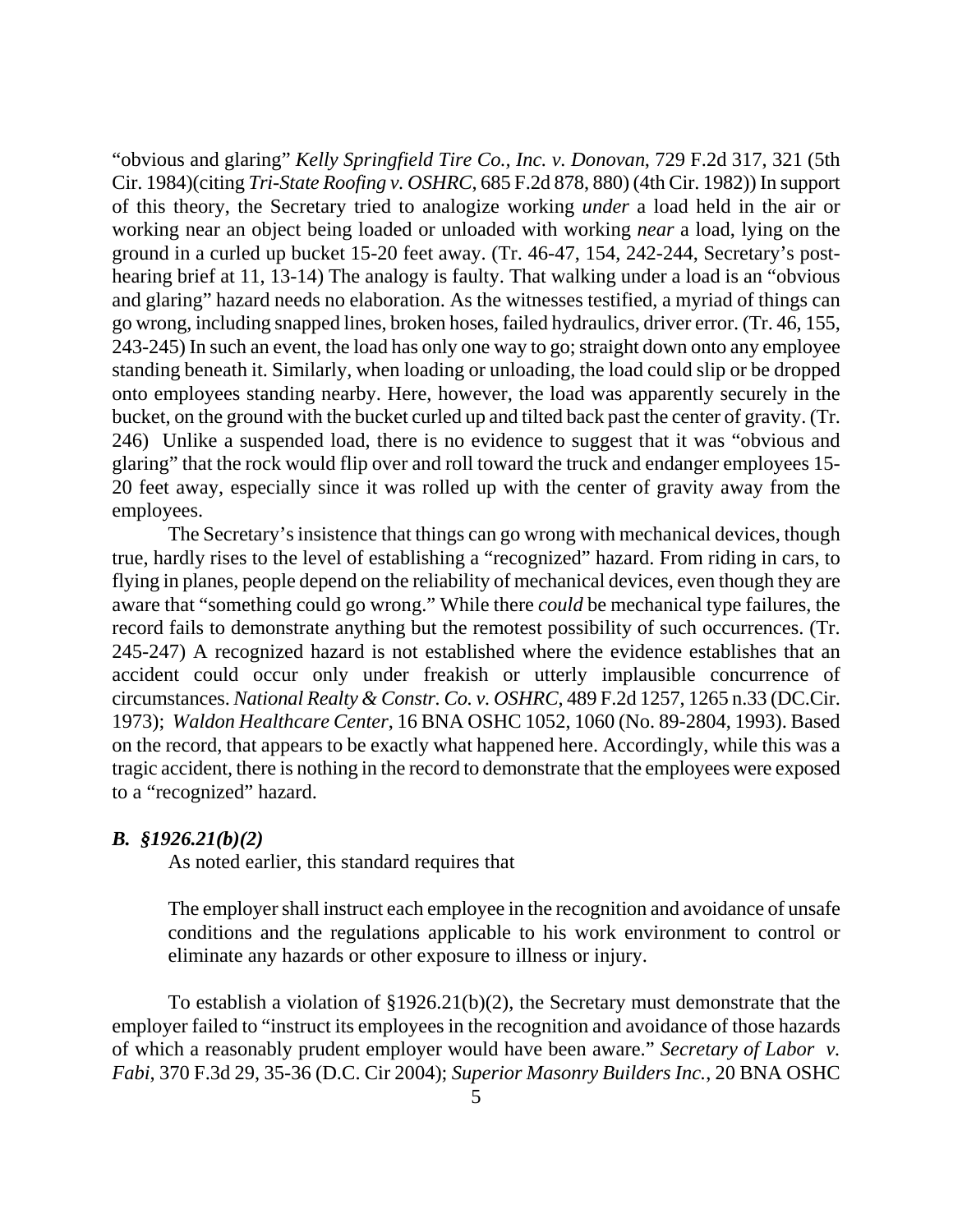1182,1187 (No. 96-1043, 2003); *Pressure Concrete Constr. Co.,* 15 BNA OSHC 2011, 2015 (No. 90-2668, 1992). To demonstrate that a hazard was one of which a reasonably prudent employer would have been aware, the Commission has looked to whether the employer instructed employees about hazards that were obvious, *W.G. Fairfield Co.*, 19 BNA OSHC 1233, 1236 (No. 99-0344, 2000), *aff'd* 285 F.3d 499 (6th Cir. 2002); covered by OSHA standards, *CMC Electric Inc.,* 18 BNA OSHC 1737, 1739 (No. 96-0169, 1999); discussed in industry manuals, *Superior Masonry Builders Inc;* or whether the employer's safety instructions were so general as to be ineffective, *Superior Custom Cabinet Co.*, 18 BNA OSHC 1019, 1021 (No. 94-200, 1997), *aff'd*, Fifth Cir*.* No. 97-60769, September 2, 1998 (unpublished).

 The evidence demonstrates that Kinsley employees were adequately trained to recognize and avoid hazards that a reasonably prudent employer would be aware. John Kotisch, Kinsley's Director of Employee Services and Risk Manager, testified that new employees undergo a four-hour safety orientation where they are instructed on major hazards encountered on a construction site. (Tr. 211) All employees also undergo the OSHA 10 hour training course. (Tr. 211) Foreman Brockmeyer testified that his heavy training instruction included the lifting and loading of rocks (Tr. 195). Moreover, Brockmeyer's employee training report demonstrates that he has taken numerous safety courses including subjects such as "Excavation and Trenching Competency," "Heavy Equipment Training, Level 1, "OSHA 10 Hour Course," and "Rough Terrain Forklift." (Ex. R-2) Brockmeyer also testified about numerous toolbox talks conducted during 2003-2004 including such topics as "Attitude & Behavior-A Major Cause of Accidents," "Construction Equipment Dangers," and "Carelessness." (Tr. 186-189, Ex. R-16)

 Todd Pfleuger testified that he was trained on the composition and stability of loads. (Tr. 66) His employee records also reveal that he twice received the OSHA 10 Hour course, and also took the "MSHA Part 46" course, the "New Hire Safety Orientation", and the course on "Rough Terrain Forklift," (Ex. R-3) in addition to attending toolbox talks (Ex. R-16). Joseph Costello's employee records establish that he received similar training. (Ex. R-1)

 In short, the evidence demonstrates that Kinsley had an extensive program designed to "recognize and avoid hazards that a reasonably prudent employer would be aware." The Secretary points out, however, that the evidence failed to demonstrate that employees were trained either in the hazard of "hydraulic drift" or carrying oversized rocks in a forklift bucket. (Complainant's Post-hearing brief at 21). However, as noted above, the evidence demonstrated that the employees were aware of the phenomena of "hydraulic drift" but that it was not considered a problem with the Caterpillar 953C Forklift. The Secretary introduced no contrary evidence and her working theory regarding "hydraulic drift" as a cause of this tragic accident remains mere speculation. Absent the "hydraulic drift" theory, the record contains no evidence to suggest what caused the rock to roll out of the bucket or that a reasonably prudent employer would have been aware that there was any danger to employees working 15-20 feet from a forklift containing a large rock when the bucket was lying on the